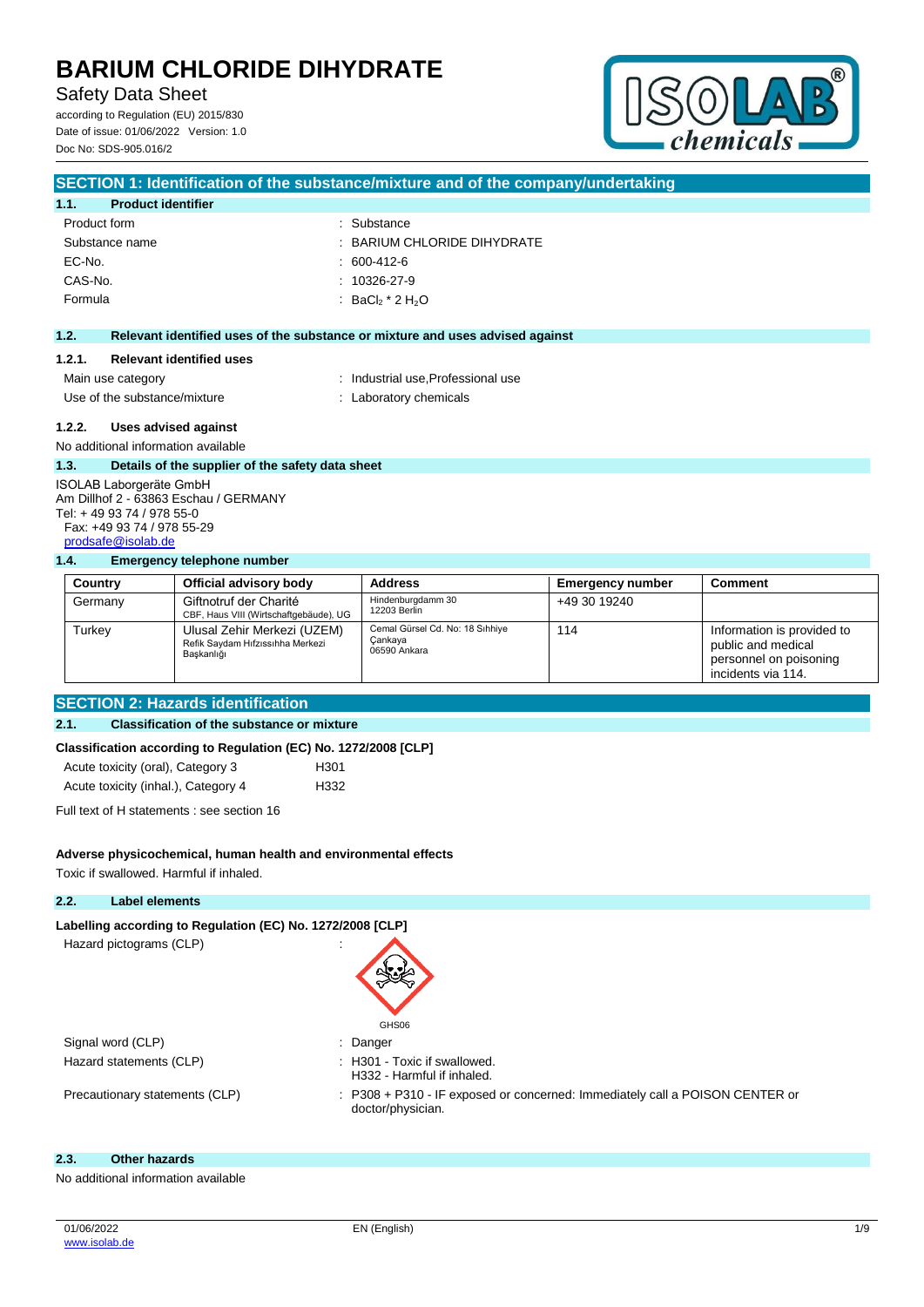## **Safety Data Sheet**

according to Regulation (EU) 2015/830 Date of issue: 01/06/2022 Version: 1.0 Doc No: SDS-905.016/2



| 3.1.<br><b>Substances</b>                 |                                                                                                                          |               |  |
|-------------------------------------------|--------------------------------------------------------------------------------------------------------------------------|---------------|--|
| Name                                      | : BARIUM CHLORIDE DIHYDRATE                                                                                              |               |  |
| CAS-No.                                   | $: 10326 - 27 - 9$                                                                                                       |               |  |
| EC-No.                                    | $: 600-412-6$                                                                                                            |               |  |
| <b>Name</b>                               | <b>Product identifier</b>                                                                                                | $\frac{9}{6}$ |  |
| <b>BARIUM CHLORIDE DIHYDRATE</b>          | (CAS-No.) 10326-27-9<br>(EC-No.) 233-788-1;600-412-6                                                                     | ≥99%          |  |
| Full text of H-statements: see section 16 |                                                                                                                          |               |  |
| 3.2.<br><b>Mixtures</b>                   |                                                                                                                          |               |  |
| Not applicable                            |                                                                                                                          |               |  |
| <b>SECTION 4: First aid measures</b>      |                                                                                                                          |               |  |
| Description of first aid measures<br>4.1. |                                                                                                                          |               |  |
| First-aid measures general                | : Call a physician immediately.                                                                                          |               |  |
| First-aid measures after inhalation       | : Remove person to fresh air and keep comfortable for breathing. Call a poison center or a<br>doctor if you feel unwell. |               |  |
| First-aid measures after skin contact     | : Wash skin with plenty of water.                                                                                        |               |  |
| First-aid measures after eye contact      | : Rinse eyes with water as a precaution.                                                                                 |               |  |
|                                           |                                                                                                                          |               |  |

## **4.2. Most important symptoms and effects, both acute and delayed**

| 4.3.                                                          | Indication of any immediate medical attention and special treatment needed                                                                                                                    |
|---------------------------------------------------------------|-----------------------------------------------------------------------------------------------------------------------------------------------------------------------------------------------|
| Treat symptomatically.                                        |                                                                                                                                                                                               |
| <b>SECTION 5: Firefighting measures</b>                       |                                                                                                                                                                                               |
| 5.1.<br><b>Extinguishing media</b>                            |                                                                                                                                                                                               |
| suitable extinguishing media                                  | : Water spray. dry chemical powder, alcohol-resistant foam, carbon dioxide (CO2).                                                                                                             |
| Unsuitable extinguishing media                                | : Strong water jet.                                                                                                                                                                           |
| 5.2.<br>Special hazards arising from the substance or mixture |                                                                                                                                                                                               |
| Reactivity in case of fire                                    | : At high temperature may liberate dangerous gases.                                                                                                                                           |
| Hazardous decomposition products in case of<br>fire           | : Toxic fumes may be released.                                                                                                                                                                |
| 5.3.<br><b>Advice for firefighters</b>                        |                                                                                                                                                                                               |
| Protection during firefighting                                | : Do not attempt to take action without suitable protective equipment. Self-contained breathing<br>apparatus. Complete protective clothing.                                                   |
| <b>SECTION 6: Accidental release measures</b>                 |                                                                                                                                                                                               |
| 6.1.                                                          | Personal precautions, protective equipment and emergency procedures                                                                                                                           |
| General measures                                              | Eliminate every possible source of ignition. Access forbidden to unauthorised personnel. Use<br>protective elething. Provent from entering sowers, becoments and workpits, or any place where |

| protective clothing. Prevent from entering sewers, basements and workpits, or any place where<br>its accumulation can be dangerous. Notify authorities if product enters sewers or public waters.<br>Use care in walking on spilled material. Do not inhale vapour.                                                         |
|-----------------------------------------------------------------------------------------------------------------------------------------------------------------------------------------------------------------------------------------------------------------------------------------------------------------------------|
|                                                                                                                                                                                                                                                                                                                             |
| : Wear recommended personal protective equipment. Dust formation: dust mask. Wear suitable<br>protective clothing, gloves and eye or face protection.                                                                                                                                                                       |
| : Ventilate spillage area. Avoid breathing dust/fume/gas/mist/vapours/spray. Do not touch or walk<br>on the spilled product. Evacuate unnecessary personnel. Mark out the contaminated area with<br>signs and prevent access to unauthorized personnel.                                                                     |
| : In case of dust production: protective goggles. Dust mask. In case of vapour formation use<br>adequate respirator.                                                                                                                                                                                                        |
|                                                                                                                                                                                                                                                                                                                             |
| : Do not attempt to take action without suitable protective equipment. For further information<br>refer to section 8: "Exposure controls/personal protection". Only qualified personnel equipped<br>with suitable protective equipment may intervene. Wear suitable protective clothing, gloves and<br>eye/face protection. |
|                                                                                                                                                                                                                                                                                                                             |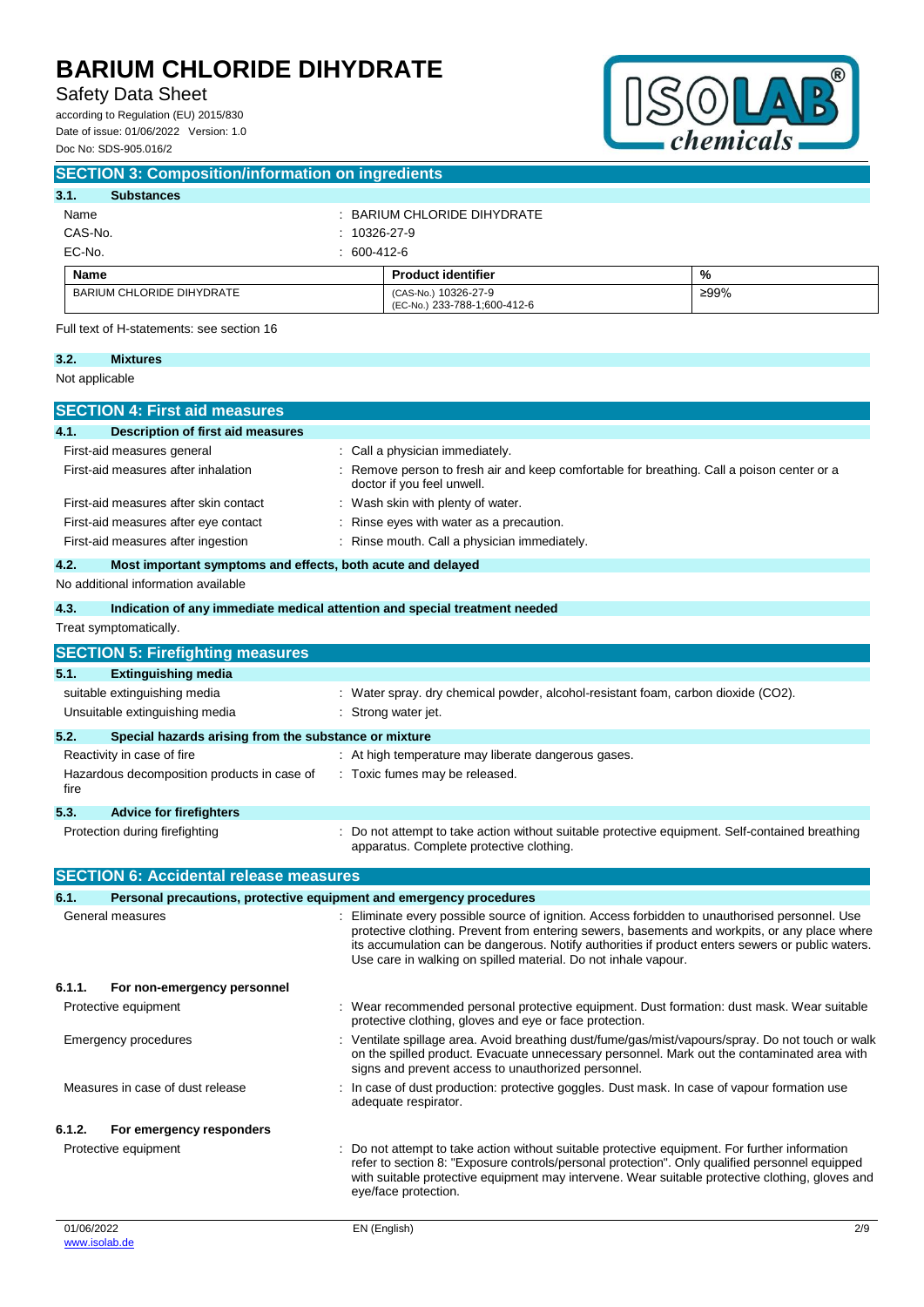## **Safety Data Sheet**

according to Regulation (EU) 2015/830 Date of issue: 01/06/2022 Version: 1.0 Doc No: SDS-905.016/2



Emergency procedures : Avoid contact with skin and eyes. Do not touch spilled material. Evacuate unnecessary personnel. Keep away from combustible material. Keep public away from danger area. Prevent from entering sewers, basements and workpits, or any place where its accumulation can be dangerous. Ventilate area. Stop leak if safe to do so.

#### **6.2. Environmental precautions**

Avoid release to the environment. Do not allow to enter drains or water courses. Do not discharge into drains or waterways without neutralizing.

| Methods and material for containment and cleaning up<br>6.3. |                                                                                                                                                                                                                                                                                                  |
|--------------------------------------------------------------|--------------------------------------------------------------------------------------------------------------------------------------------------------------------------------------------------------------------------------------------------------------------------------------------------|
| For containment                                              | : Comply with the safety intructions. Soak up with inert absorbent material (for example sand,<br>sawdust, a universal binder, silica gel). Contain any spills with dikes or absorbents to prevent<br>migration and entry into sewers or streams.                                                |
| Methods for cleaning up                                      | : Clean up any spills as soon as possible, using an absorbent material to collect it. Absorb with<br>liquid-binding material (e.g. sand, diatomaceous earth, acid- or universal binding agents).<br>Sweep or shovel spills into appropriate container for disposal. Minimise generation of dust. |
| Other information                                            | : Dispose of materials or solid residues at an authorized site. Dispose of contaminated materials<br>in accordance with current regulations.                                                                                                                                                     |

### **6.4. Reference to other sections**

Concerning personal protective equipment to use, see section 8. Concerning disposal elimination after cleaning, see section 13.

| <b>SECTION 7: Handling and storage</b>                               |                                                                                                                                                                                                                                                                                                                                                                                                                                                                                                                                                                                                                                                                |  |  |
|----------------------------------------------------------------------|----------------------------------------------------------------------------------------------------------------------------------------------------------------------------------------------------------------------------------------------------------------------------------------------------------------------------------------------------------------------------------------------------------------------------------------------------------------------------------------------------------------------------------------------------------------------------------------------------------------------------------------------------------------|--|--|
| <b>Precautions for safe handling</b><br>7.1.                         |                                                                                                                                                                                                                                                                                                                                                                                                                                                                                                                                                                                                                                                                |  |  |
| Additional hazards when processed                                    | : Use adequate ventilation to keep vapour concentrations below applicable standard. Take all<br>necessary technical measures to avoid or minimize the release of the product on the<br>workplace.                                                                                                                                                                                                                                                                                                                                                                                                                                                              |  |  |
| Precautions for safe handling                                        | : Wear personal protective equipment. Use only outdoors or in a well-ventilated area. Avoid<br>breathing dust/fume/gas/mist/vapours/spray. Avoid dust formation. Avoid prolonged and<br>repeated contact with skin. Contaminated work clothing should not be allowed out of the<br>workplace. Do not spray on an open flame or other ignition source. Floors, walls and other<br>surfaces in the hazard area must be cleaned regularly. Keep valves and fittings free from oil<br>and grease. Take all necessary technical measures to avoid or minimize the release of the<br>product on the workplace. Take precautionary measures against static discharge. |  |  |
| Hygiene measures                                                     | Do not eat, drink or smoke when using this product. Always wash hands after handling the<br>product.                                                                                                                                                                                                                                                                                                                                                                                                                                                                                                                                                           |  |  |
| 7.2.<br>Conditions for safe storage, including any incompatibilities |                                                                                                                                                                                                                                                                                                                                                                                                                                                                                                                                                                                                                                                                |  |  |
| Technical measures                                                   | : Comply with applicable regulations. Containers which are opened should be properly resealed<br>and kept upright to prevent leakage. Ensure adequate ventilation, especially in confined areas.                                                                                                                                                                                                                                                                                                                                                                                                                                                               |  |  |
| Storage conditions                                                   | : Store locked up. Store in a well-ventilated place. Keep cool.                                                                                                                                                                                                                                                                                                                                                                                                                                                                                                                                                                                                |  |  |
| Incompatible materials                                               | : Extremely high or low temperatures.                                                                                                                                                                                                                                                                                                                                                                                                                                                                                                                                                                                                                          |  |  |
| Heat and ignition sources                                            | : Do not smoke. KEEP SUBSTANCE AWAY FROM: ignition sources. heat sources.                                                                                                                                                                                                                                                                                                                                                                                                                                                                                                                                                                                      |  |  |
| Information on mixed storage                                         | : Keep away from food, drink and animal feeding stuffs.                                                                                                                                                                                                                                                                                                                                                                                                                                                                                                                                                                                                        |  |  |
| Storage area                                                         | : Avoid: Extremely high or low temperatures. Heat and ignition sources.                                                                                                                                                                                                                                                                                                                                                                                                                                                                                                                                                                                        |  |  |
| 7.3.<br>Specific end use(s)                                          |                                                                                                                                                                                                                                                                                                                                                                                                                                                                                                                                                                                                                                                                |  |  |

No additional information available

## **SECTION 8: Exposure controls/personal protection**

## **8.1. Control parameters**

| <b>BARIUM CHLORIDE DIHYDRATE (10326-27-9)</b> |                                      |                                  |
|-----------------------------------------------|--------------------------------------|----------------------------------|
| Finland                                       | HTP-arvo $(8h)$ (mg/m <sup>3</sup> ) | $0.5$ mg/m <sup>3</sup> (Barium) |

## **8.2. Exposure controls**

## **Appropriate engineering controls:**

Ensure good ventilation of the work station. Avoid contact with skin, eyes and clothing. Carry out operations in the open/under local exhaust/ventilation or with respiratory protection. Consider the use of a work permit system e.g. for maintenance activities. Emergency eye wash fountains and safety showers should be available in the immediate vicinity of any potential exposure. In the event that dust and/or fine particles are generated with this product, it is prudent to minimize prolonged inhalation exposure to these forms not to exceed the occupational exposure limit. Measure concentrations regularly, and at the time of any change occuring in conditions likely to have consequences on workers exposure.

#### **Hand protection:**

Protective gloves. EN 374

#### **Eye protection:**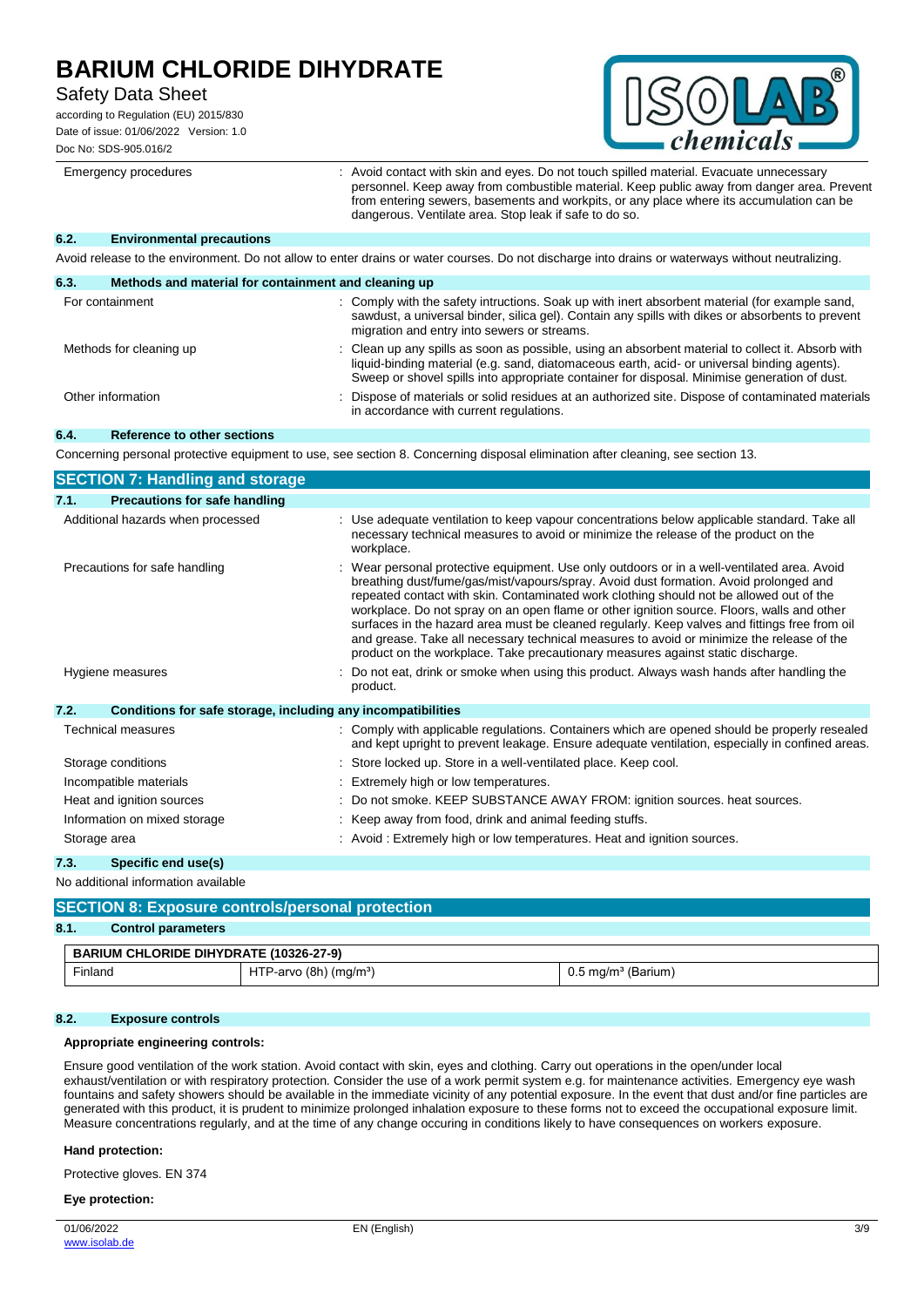## **Safety Data Sheet**

according to Regulation (EU) 2015/830 Date of issue: 01/06/2022 Version: 1.0 Doc No: SDS-905.016/2



Safety glasses. EN 166. Where excessive dust may result, wear goggles

#### **Skin and body protection:**

Wear suitable protective clothing. In case of dust production: dustproof clothing. In case of dust production: head/neck protection. Where contact with eyes or skin is likely, wear suitable protection

#### **Respiratory protection:**

[In case of inadequate ventilation] wear respiratory protection. Dust production: dust mask with filter type P1. Where excessive vapour may result, wear approved mask

### **Personal protective equipment symbol(s):**



#### **Environmental exposure controls:**

Avoid release to the environment.

### **Consumer exposure controls:**

Do not eat, drink or smoke during use. Always wash hands after handling the product. Avoid contact with skin and eyes. Avoid contact during pregnancy/while nursing.

#### **Other information:**

Always wash hands after handling the product. Wash hands and other exposed areas with mild soap and water before eating, drinking or smoking and when leaving work.

| <b>SECTION 9: Physical and chemical properties</b>            |                              |  |  |
|---------------------------------------------------------------|------------------------------|--|--|
| Information on basic physical and chemical properties<br>9.1. |                              |  |  |
| Physical state                                                | $:$ Liquid                   |  |  |
| Colour                                                        | : No data available          |  |  |
| Odour                                                         | No data available            |  |  |
| Odour threshold                                               | : No data available          |  |  |
| Molecular mass                                                | : 244.28 g/mol               |  |  |
| pH                                                            | : $5.2 - 8.0$ (50 g/l 25 °C) |  |  |
| Relative evaporation rate (butylacetate=1)                    | : No data available          |  |  |
| Melting point                                                 | Not applicable               |  |  |
| Freezing point                                                | : No data available          |  |  |
| Boiling point                                                 | No data available            |  |  |
| Flash point                                                   | No data available            |  |  |
| Auto-ignition temperature                                     | : No data available          |  |  |
| Decomposition temperature                                     | No data available            |  |  |
| Flammability (solid, gas)                                     | : Not applicable             |  |  |
| Vapour pressure                                               | No data available            |  |  |
| Relative vapour density at 20 °C                              | No data available            |  |  |
| Relative density                                              | No data available            |  |  |
| Density                                                       | : $3.86$ g/cm3 (20 °C)       |  |  |
| Solubility                                                    | No data available            |  |  |
| Log Pow                                                       | No data available            |  |  |
| Viscosity, kinematic                                          | No data available            |  |  |
| Viscosity, dynamic                                            | : No data available          |  |  |
| <b>Explosive properties</b>                                   | No data available            |  |  |
| Oxidising properties                                          | No data available            |  |  |
| <b>Explosion limits</b>                                       | : No data available          |  |  |
|                                                               |                              |  |  |

## **9.2. Other information**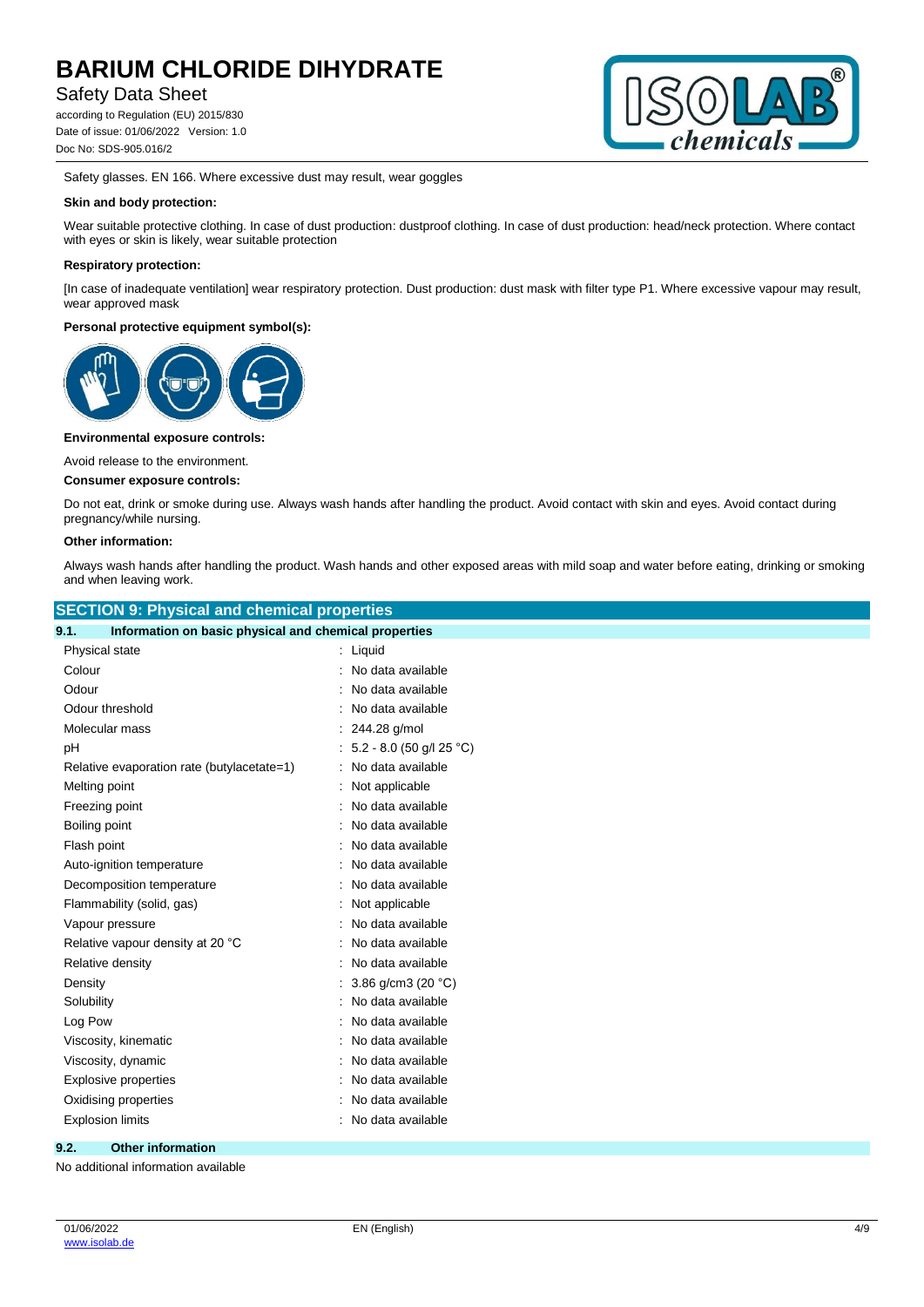## **Safety Data Sheet**

according to Regulation (EU) 2015/830 Date of issue: 01/06/2022 Version: 1.0 Doc No: SDS-905.016/2



## **SECTION 10: Stability and reactivity**

#### **10.1. Reactivity**

The product is non-reactive under normal conditions of use, storage and transport.

#### **10.2. Chemical stability**

Stable under normal conditions.

#### **10.3. Possibility of hazardous reactions**

No dangerous reactions known under normal conditions of use.

## **10.4. Conditions to avoid**

None under recommended storage and handling conditions (see section 7).

## **10.5. Incompatible materials**

No additional information available

#### **10.6. Hazardous decomposition products**

Under normal conditions of storage and use, hazardous decomposition products should not be produced.

| <b>SECTION 11: Toxicological information</b>  |                       |
|-----------------------------------------------|-----------------------|
| Information on toxicological effects<br>11.1. |                       |
| Acute toxicity (oral)                         | : Toxic if swallowed. |
| Acute toxicity (dermal)                       | : Not classified      |
| Acute toxicity (inhalation)                   | : Harmful if inhaled. |
| Skin corrosion/irritation                     | : Not classified      |
| Serious eye damage/irritation                 | : Not classified      |
| Respiratory or skin sensitisation             | : Not classified      |
| Germ cell mutagenicity                        | : Not classified      |
| Carcinogenicity                               | : Not classified      |
| Reproductive toxicity                         | : Not classified      |
| STOT-single exposure                          | : Not classified      |
| STOT-repeated exposure                        | : Not classified      |
| Aspiration hazard                             | : Not classified      |

|                | <b>SECTION 12: Ecological information</b>    |                                                                                                                            |
|----------------|----------------------------------------------|----------------------------------------------------------------------------------------------------------------------------|
| 12.1.          | <b>Toxicity</b>                              |                                                                                                                            |
|                | Ecology - general                            | : The product is not considered harmful to aquatic organisms nor to cause long-term adverse<br>effects in the environment. |
| term (acute)   | Hazardous to the aquatic environment, short- | : Not classified                                                                                                           |
| term (chronic) | Hazardous to the aquatic environment, long-  | : Not classified                                                                                                           |
| 12.2.          | Persistence and degradability                |                                                                                                                            |
|                | No additional information available          |                                                                                                                            |
| 12.3.          | <b>Bioaccumulative potential</b>             |                                                                                                                            |

| No additional information available |  |
|-------------------------------------|--|
|                                     |  |

#### **12.4. Mobility in soil**

No additional information available

## **12.5. Results of PBT and vPvB assessment**

No additional information available

#### **12.6. Other adverse effects**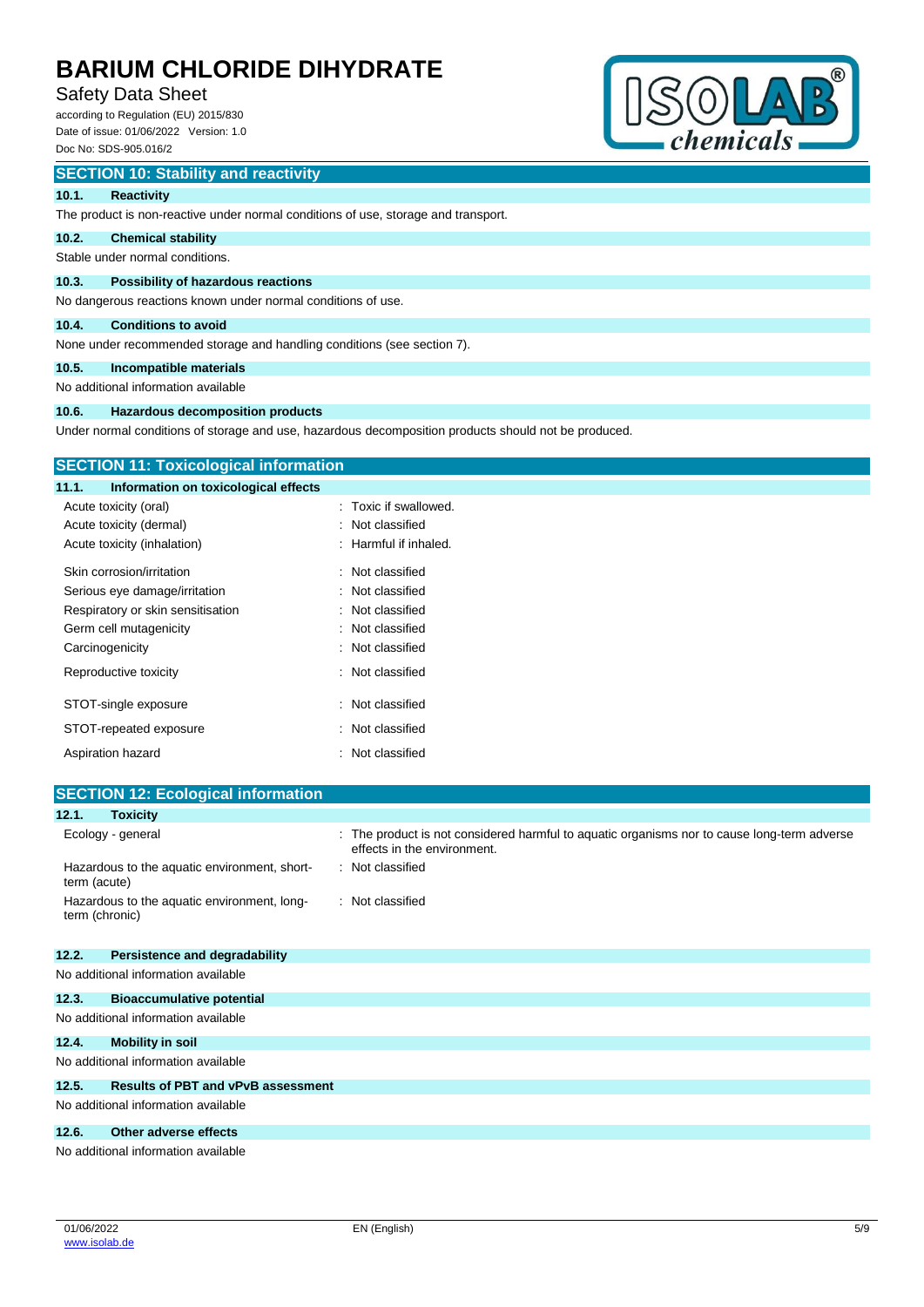# **Safety Data Sheet**

according to Regulation (EU) 2015/830 Date of issue: 01/06/2022 Version: 1.0 Doc No: SDS-905.016/2



|       | <b>SECTION 13: Disposal considerations</b> |                                                                                                                                                                                                                                                                                    |
|-------|--------------------------------------------|------------------------------------------------------------------------------------------------------------------------------------------------------------------------------------------------------------------------------------------------------------------------------------|
| 13.1. | <b>Waste treatment methods</b>             |                                                                                                                                                                                                                                                                                    |
|       | Regional legislation (waste)               | : Disposal must be done according to official regulations. Waste Management Regulation<br>published in the Official Journal numbered 29314 on April 2, 2015. Regulation on Incineration<br>of Waste Materials published in the Official Journal numbered 27721 on October 6, 2010. |
|       | Waste treatment methods                    | : Dispose of contents/container in accordance with licensed collector's sorting instructions. Do<br>not remove as household garbage.                                                                                                                                               |
|       | Sewage disposal recommendations            | : Disposal must be done according to official regulations.                                                                                                                                                                                                                         |
|       | Additional information                     | Empty containers should be taken for recycling, recovery or waste in accordance with local<br>regulation.                                                                                                                                                                          |

### **SECTION 14: Transport information** In accordance with ADR / RID / IMDG / IATA / ADN

| III accordance with ADR / RID / IMDG / IATA / ADN     |                                                               |                                             |                                                   |                                                  |
|-------------------------------------------------------|---------------------------------------------------------------|---------------------------------------------|---------------------------------------------------|--------------------------------------------------|
| <b>ADR</b>                                            | <b>IMDG</b>                                                   | <b>IATA</b>                                 | <b>ADN</b>                                        | <b>RID</b>                                       |
| <b>UN number</b><br>14.1.                             |                                                               |                                             |                                                   |                                                  |
| 1564                                                  | 1564                                                          | 1564                                        | 1564                                              | 1564                                             |
| 14.2.<br>UN proper shipping name                      |                                                               |                                             |                                                   |                                                  |
| BARIUM COMPOUND,<br><b>N.O.S.</b>                     | <b>BARIUM COMPOUND,</b><br>N.O.S.                             | Barium compound, n.o.s.                     | <b>BARIUM COMPOUND,</b><br>N.O.S.                 | <b>BARIUM COMPOUND,</b><br>N.O.S.                |
| <b>Transport document description</b>                 |                                                               |                                             |                                                   |                                                  |
| UN 1564 BARIUM<br>COMPOUND, N.O.S., 6.1,<br>II, (D/E) | UN 1564 BARIUM<br>COMPOUND, N.O.S.,<br>$6.1,$ II              | UN 1564 Barium<br>compound, n.o.s., 6.1, II | UN 1564 BARIUM<br>COMPOUND, N.O.S.,<br>$6.1$ , II | UN 1564 BARIUM<br>COMPOUND, N.O.S.,<br>$6.1,$ II |
| 14.3.<br><b>Transport hazard class(es)</b>            |                                                               |                                             |                                                   |                                                  |
| 6.1                                                   | 6.1                                                           | 6.1                                         | 6.1                                               | 6.1                                              |
|                                                       |                                                               |                                             |                                                   |                                                  |
| 14.4.<br><b>Packing group</b>                         |                                                               |                                             |                                                   |                                                  |
| Ш                                                     | Ш                                                             | Ш                                           | Ш                                                 | Ш                                                |
| <b>Environmental hazards</b><br>14.5.                 |                                                               |                                             |                                                   |                                                  |
| Dangerous for the<br>environment: No                  | Dangerous for the<br>environment : No<br>Marine pollutant: No | Dangerous for the<br>environment : No       | Dangerous for the<br>environment : No             | Dangerous for the<br>environment : No            |
| No supplementary information available                |                                                               |                                             |                                                   |                                                  |

## **14.6. Special precautions for user**

| - Overland transport                                                       |                      |
|----------------------------------------------------------------------------|----------------------|
| Classification code (ADR)                                                  | $\therefore$ T5      |
| Special provisions (ADR)                                                   | : 177, 274, 513, 587 |
| Limited quantities (ADR)                                                   | : $500g$             |
| Excepted quantities (ADR)                                                  | $E = 54$             |
| Packing instructions (ADR)                                                 | : P002, IBC08        |
| Special packing provisions (ADR)                                           | : B4                 |
| Mixed packing provisions (ADR)                                             | : MP10               |
| Portable tank and bulk container instructions<br>(ADR)                     | : T3                 |
| Portable tank and bulk container special<br>provisions (ADR)               | : TP33               |
| Tank code (ADR)                                                            | : SGAH, L4BH         |
| Tank special provisions (ADR)                                              | : TU15, TE19         |
| Vehicle for tank carriage                                                  | : AT                 |
| Transport category (ADR)                                                   | $\cdot$ 2            |
| Special provisions for carriage - Packages<br>(ADR)                        | $\cdot$ V11          |
| Special provisions for carriage - Loading,<br>unloading and handling (ADR) | : CV13, CV28         |
|                                                                            |                      |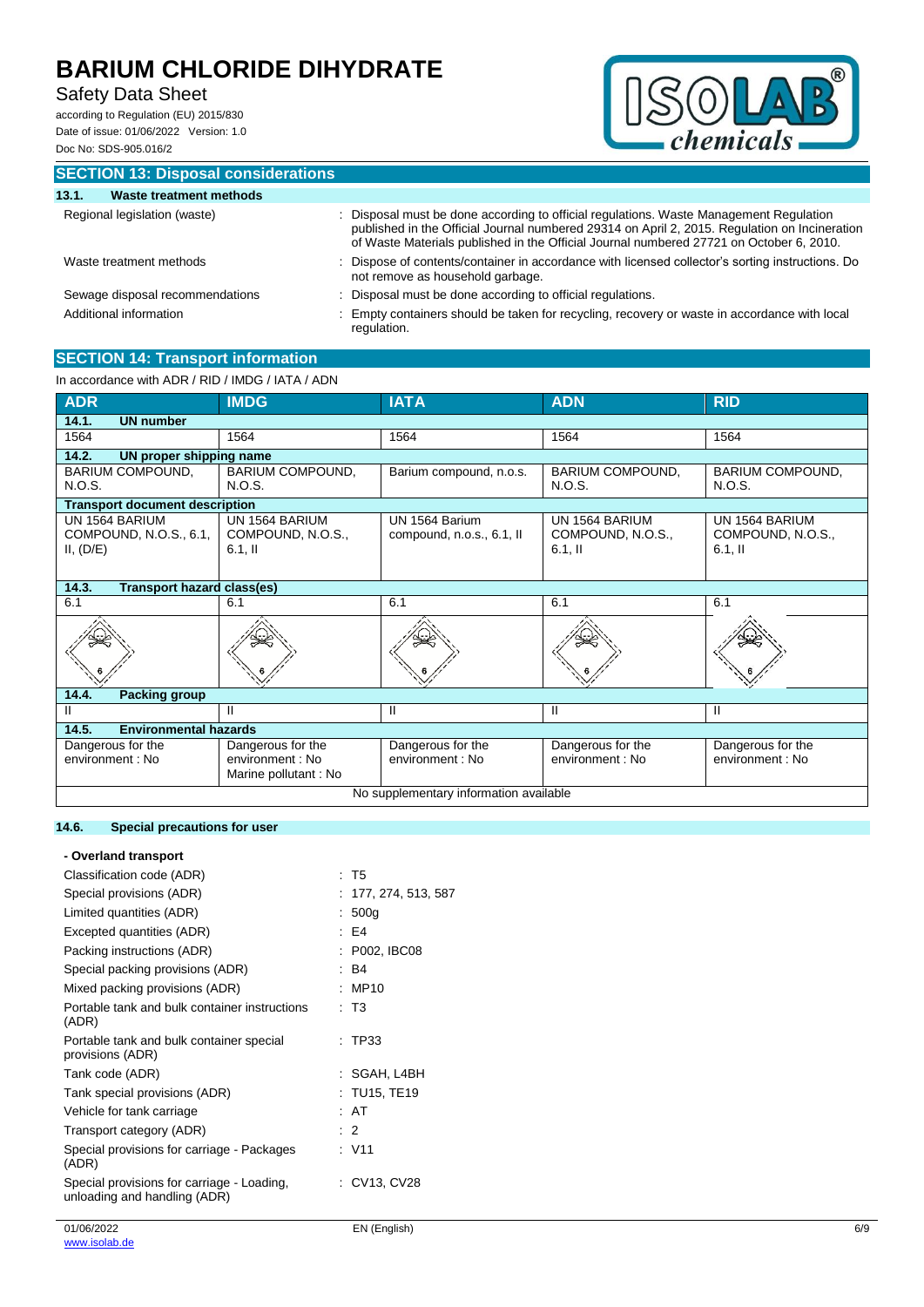# **Safety Data Sheet**

according to Regulation (EU) 2015/830 Date of issue: 01/06/2022 Version: 1.0 Doc No: SDS-905.016/2



| Special provisions for carriage - Operation<br>(ADR)         | : S9, S19                                                                                |
|--------------------------------------------------------------|------------------------------------------------------------------------------------------|
| Hazard identification number (Kemler No.)                    | $\therefore 60$                                                                          |
| Orange plates                                                |                                                                                          |
|                                                              | 60                                                                                       |
|                                                              | 1564                                                                                     |
| Tunnel restriction code (ADR)                                | $\therefore$ D/E                                                                         |
| EAC code                                                     | : 2Z                                                                                     |
| - Transport by sea                                           |                                                                                          |
| Special provisions (IMDG)                                    | : 177, 274                                                                               |
| Packing instructions (IMDG)                                  | P002                                                                                     |
| IBC packing instructions (IMDG)                              | : IBC08                                                                                  |
| IBC special provisions (IMDG)                                | : B21, B4                                                                                |
| Tank instructions (IMDG)                                     | : T3                                                                                     |
| Tank special provisions (IMDG)                               | : TP33                                                                                   |
| EmS-No. (Fire)                                               | : F-A                                                                                    |
| EmS-No. (Spillage)                                           | $: S-A$                                                                                  |
| Stowage category (IMDG)                                      | $\therefore$ A                                                                           |
| Properties and observations (IMDG)                           | : White powder, lumps or crystals. Toxic if swallowed, by skin contact or by inhalation. |
| - Air transport                                              |                                                                                          |
|                                                              |                                                                                          |
| PCA Excepted quantities (IATA)                               | E4                                                                                       |
| PCA Limited quantities (IATA)                                | : Y644                                                                                   |
| PCA limited quantity max net quantity (IATA)                 | : 1kg                                                                                    |
| PCA packing instructions (IATA)                              | .669                                                                                     |
| PCA max net quantity (IATA)                                  | : 25kg                                                                                   |
| CAO packing instructions (IATA)                              | : 676                                                                                    |
| CAO max net quantity (IATA)                                  | : 100kg                                                                                  |
| Special provisions (IATA)                                    | : $A3, A82$                                                                              |
| ERG code (IATA)                                              | $\cdot$ 6L                                                                               |
| - Inland waterway transport                                  |                                                                                          |
| Classification code (ADN)                                    | : T5                                                                                     |
| Special provisions (ADN)                                     | : 177, 274, 513, 587, 802                                                                |
| Limited quantities (ADN)                                     | 500 g                                                                                    |
| Excepted quantities (ADN)                                    | : E4                                                                                     |
| Equipment required (ADN)                                     | $:$ PP, EP                                                                               |
| Number of blue cones/lights (ADN)                            | $\cdot$ 2                                                                                |
| - Rail transport                                             |                                                                                          |
| Classification code (RID)                                    | $\therefore$ T5                                                                          |
| Special provisions (RID)                                     | 177, 274, 513, 587                                                                       |
| Limited quantities (RID)                                     | 500g                                                                                     |
| Excepted quantities (RID)                                    | E4                                                                                       |
| Packing instructions (RID)                                   | P002, IBC08                                                                              |
| Special packing provisions (RID)                             | B4                                                                                       |
| Mixed packing provisions (RID)                               | : MP10                                                                                   |
| Portable tank and bulk container instructions<br>(RID)       | $\cdot$ T3                                                                               |
| Portable tank and bulk container special<br>provisions (RID) | : TP33                                                                                   |
| Tank codes for RID tanks (RID)                               | : SGAH, L4BH                                                                             |
| Special provisions for RID tanks (RID)                       | : TU15                                                                                   |
| Transport category (RID)                                     | $\therefore$ 2                                                                           |
| Special provisions for carriage - Packages<br>(RID)          | $:$ W11                                                                                  |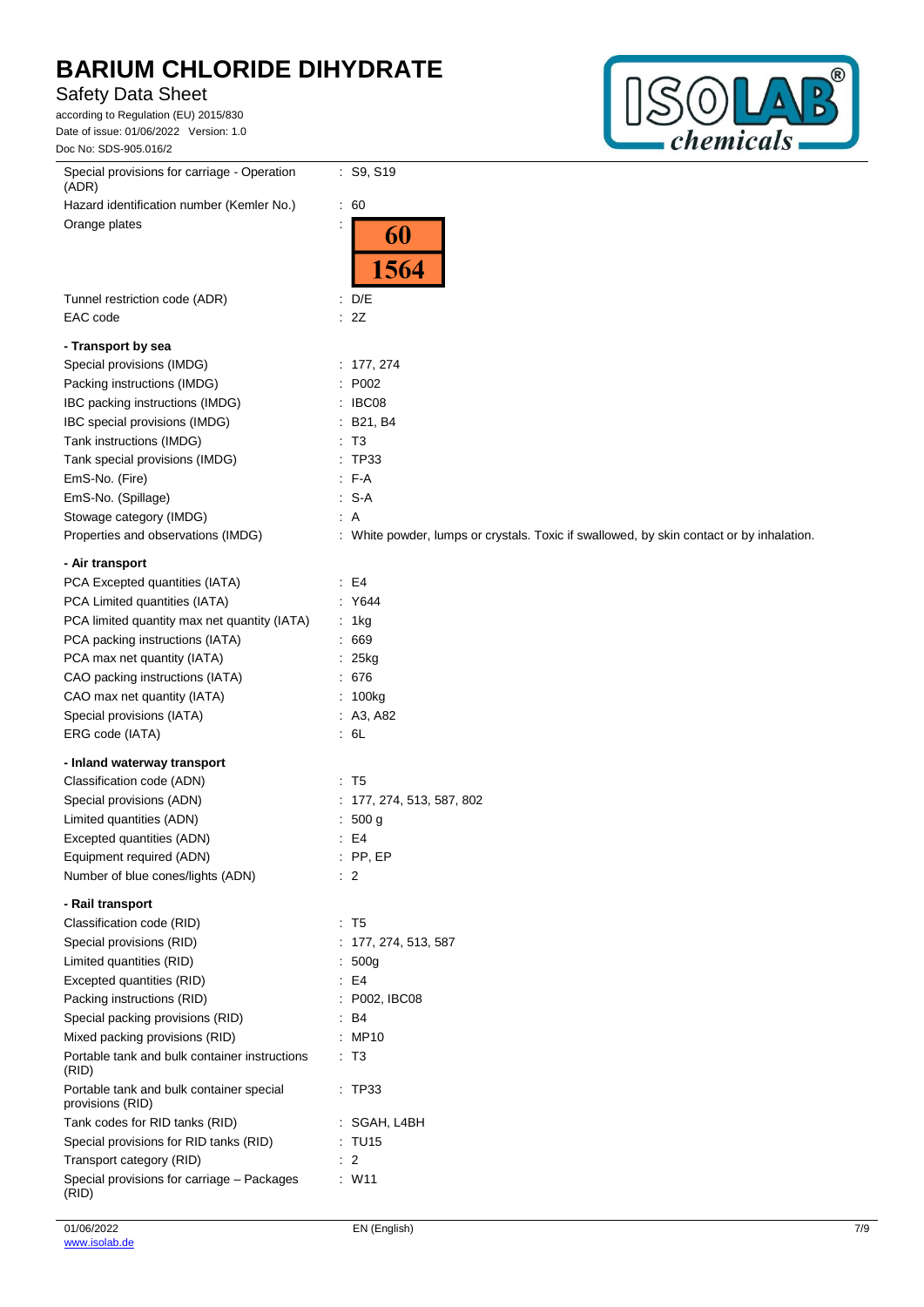# **Safety Data Sheet**

according to Regulation (EU) 2015/830 Date of issue: 01/06/2022 Version: 1.0 Doc No: SDS-905.016/2



| Special provisions for carriage - Loading.<br>unloading and handling (RID)  | : CW13, CW28, CW31 |
|-----------------------------------------------------------------------------|--------------------|
| Colis express (express parcels) (RID)                                       | : CE9              |
| Hazard identification number (RID)                                          | .60                |
| 14.7.<br>Transport in bulk according to Annex II of Marpol and the IBC Code |                    |

Not applicable

## **SECTION 15: Regulatory information**

**15.1. Safety, health and environmental regulations/legislation specific for the substance or mixture**

## **15.1.1. EU-Regulations**

No REACH Annex XVII restrictions

BARIUM CHLORIDE DIHYDRATE is not on the REACH Candidate List BARIUM CHLORIDE DIHYDRATE is not on the REACH Annex XIV List

#### **15.1.2. National regulations**

### **Germany**

| 12th Ordinance Implementing the Federal<br>Immission Control Act - 12. BlmSchV       | : Is not subject of the 12. BlmSchV (Hazardous Incident Ordinance)          |
|--------------------------------------------------------------------------------------|-----------------------------------------------------------------------------|
| <b>Netherlands</b>                                                                   |                                                                             |
| SZW-lijst van kankerverwekkende stoffen                                              | : The substance is not listed                                               |
| SZW-lijst van mutagene stoffen                                                       | : The substance is not listed                                               |
| NIET-limitatieve lijst van voor de voortplanting<br>giftige stoffen - Borstvoeding   | $\therefore$ The substance is not listed                                    |
| NIET-limitatieve lijst van voor de voortplanting<br>giftige stoffen – Vruchtbaarheid | $\therefore$ The substance is not listed                                    |
| NIET-limitatieve lijst van voor de voortplanting<br>giftige stoffen – Ontwikkeling   | : The substance is not listed                                               |
| <b>Denmark</b>                                                                       |                                                                             |
| Danish National Regulations                                                          | : Young people below the age of 18 years are not allowed to use the product |

#### **15.2. Chemical safety assessment**

No chemical safety assessment has been carried out

## **SECTION 16: Other information**

## Abbreviations and acronyms: